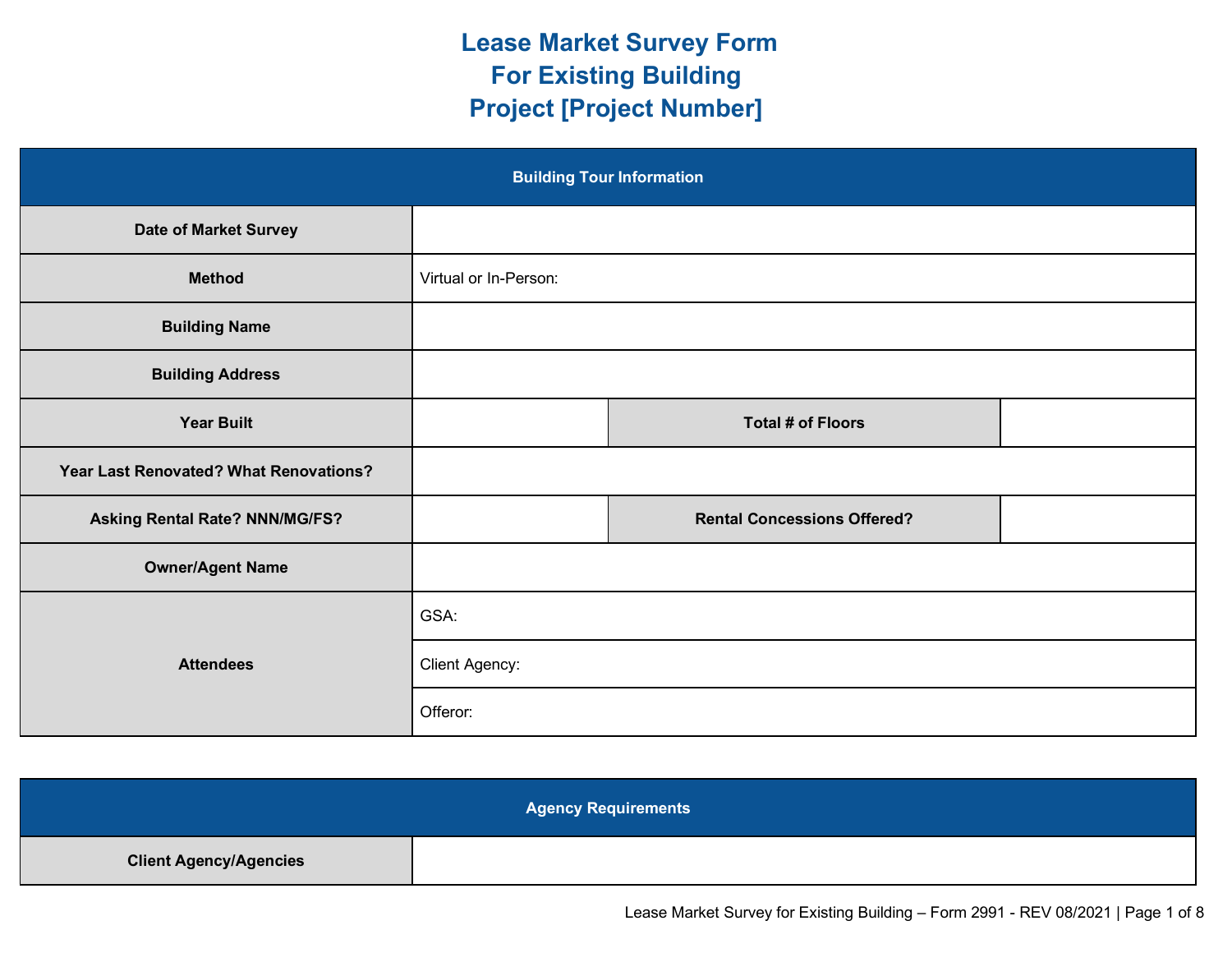| <b>Space Type</b>      |                           |                           |
|------------------------|---------------------------|---------------------------|
| <b>Square Footage</b>  | Minimum ABOA Square Feet: | Maximum ABOA Square Feet: |
| Parking                | Surface:                  | Structured:               |
| <b>Delineated Area</b> |                           |                           |
| Other                  |                           |                           |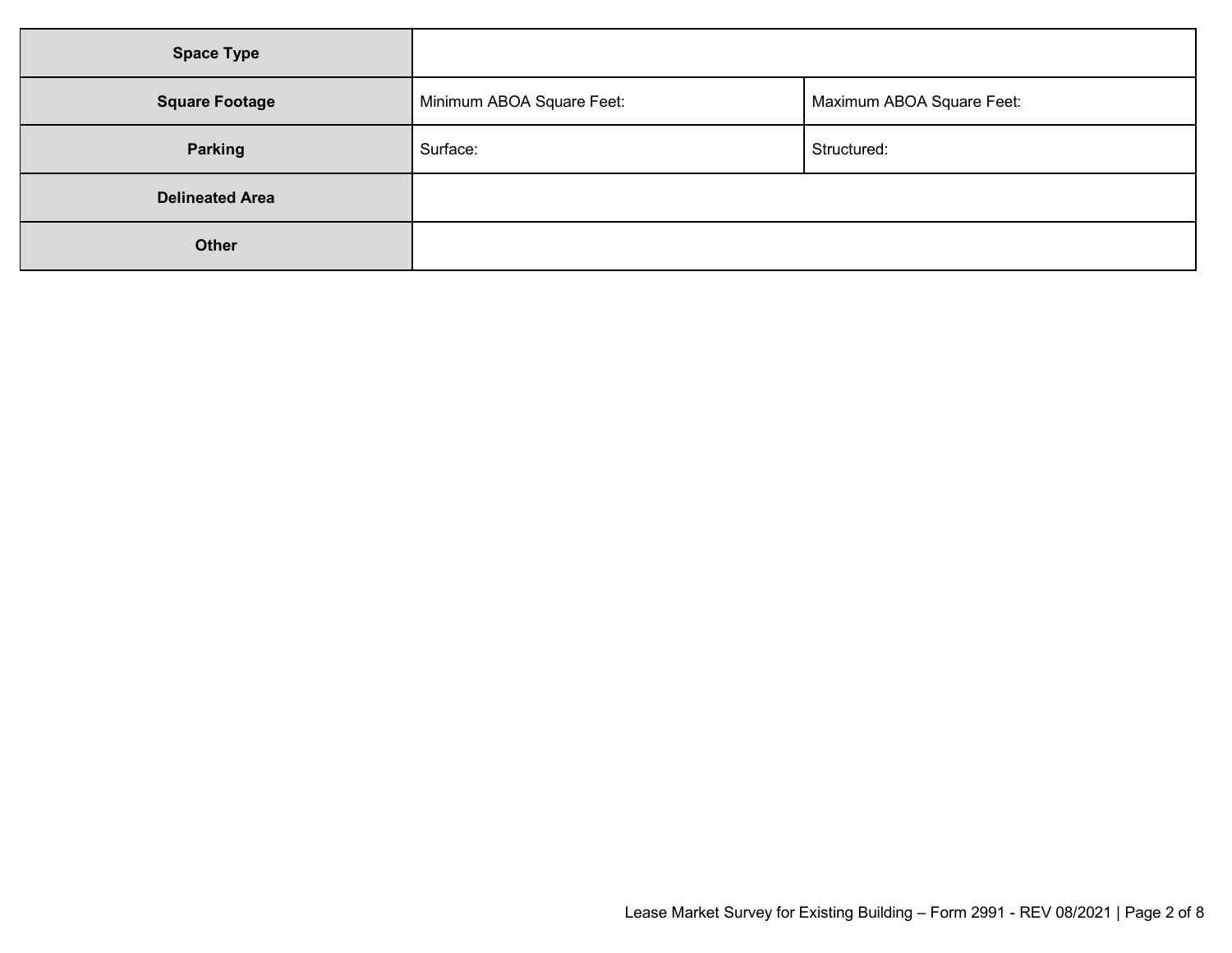| <b>Building/Space Offered</b>                                     |                    |                   |                       |                            |                       |
|-------------------------------------------------------------------|--------------------|-------------------|-----------------------|----------------------------|-----------------------|
| Is the building location within the delineated area?              |                    |                   |                       |                            |                       |
| <b>Floor Number</b>                                               | <b>Square Feet</b> | <b>Floor Load</b> | <b>Ceiling Height</b> | <b>Windows in Each Bay</b> | <b>Column Spacing</b> |
|                                                                   | ABOA:              |                   | Floor to Floor:       |                            |                       |
|                                                                   | RSF:               |                   | Floor to Ceiling:     |                            |                       |
|                                                                   | ABOA:              |                   | Floor to Floor:       |                            |                       |
|                                                                   | RSF:               |                   | Floor to Ceiling:     |                            |                       |
|                                                                   | ABOA:              |                   | Floor to Floor:       |                            |                       |
|                                                                   | RSF:               |                   | Floor to Ceiling:     |                            |                       |
| How does the amount and type of space compare to the requirement? |                    |                   |                       |                            |                       |
| <b>Additional Building/Space Notes:</b>                           |                    |                   |                       |                            |                       |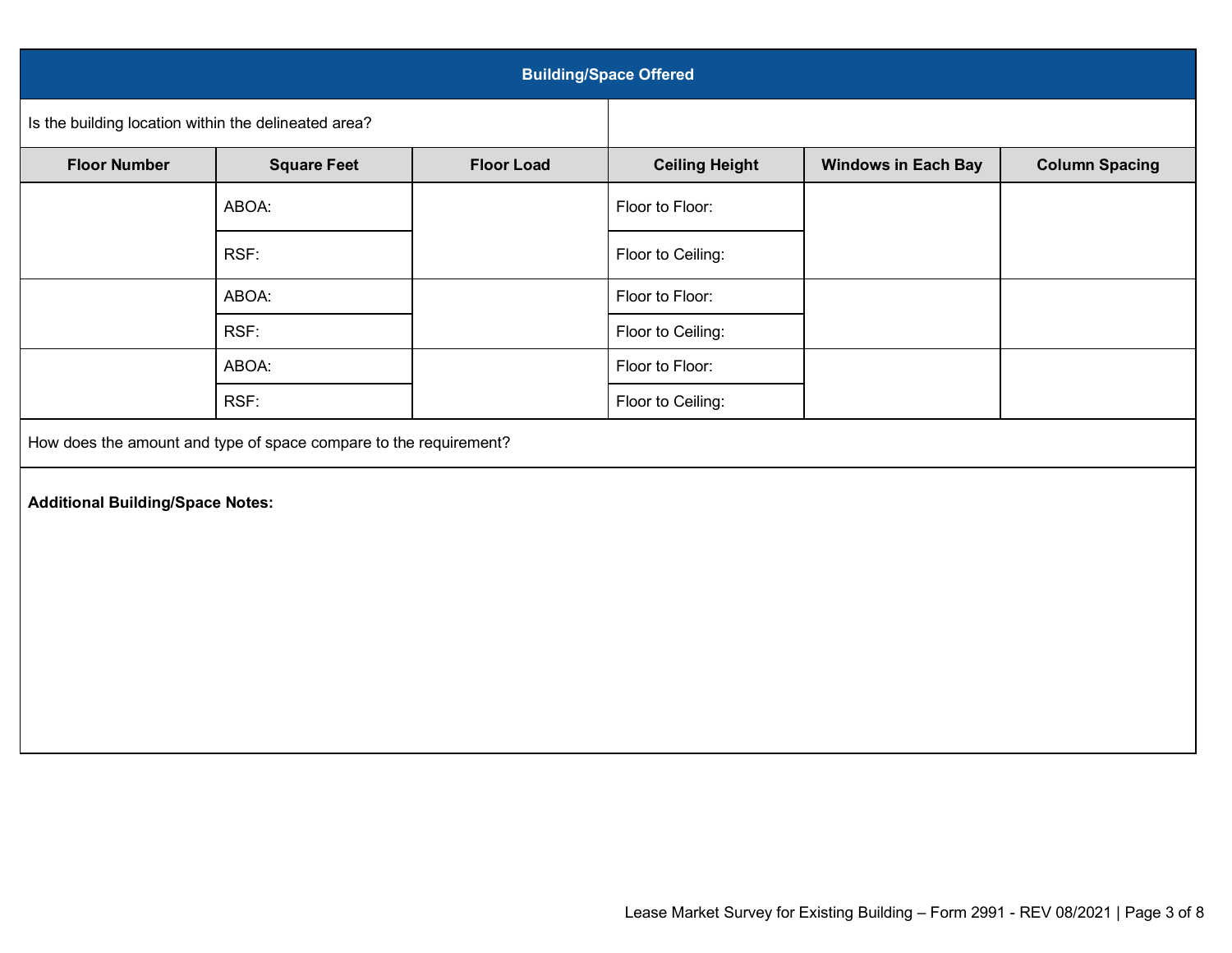| <b>Parking Offered</b>                                              |                |                   |
|---------------------------------------------------------------------|----------------|-------------------|
| <b>Location/Floor</b>                                               | <b>Surface</b> | <b>Structured</b> |
|                                                                     |                |                   |
|                                                                     |                |                   |
|                                                                     |                |                   |
| How does the amount and type of parking compare to the requirement? |                |                   |
| <b>Additional Parking Notes:</b>                                    |                |                   |
|                                                                     |                |                   |
|                                                                     |                |                   |

| <b>Parking Observations</b>                                                                                                                                                                                                                                                                                                                                                                                                                                                                                   |                     |  |
|---------------------------------------------------------------------------------------------------------------------------------------------------------------------------------------------------------------------------------------------------------------------------------------------------------------------------------------------------------------------------------------------------------------------------------------------------------------------------------------------------------------|---------------------|--|
| Requirement                                                                                                                                                                                                                                                                                                                                                                                                                                                                                                   | <b>Observations</b> |  |
| Inside City Center: Parking-to-square-foot ratio available on-site meets current<br>local code requirements, or in the absence of a local code requirement, on-site<br>parking is available at a ratio of one (1) space for every 3,000 RSF of space.<br>Outside City Center: Parking-to-square-foot ratio available on-site meets current<br>local code requirements, or, in the absence of a local code requirement, on-site<br>parking is available at a ratio of 3.5 spaces for every 1,000 RSF of Space. |                     |  |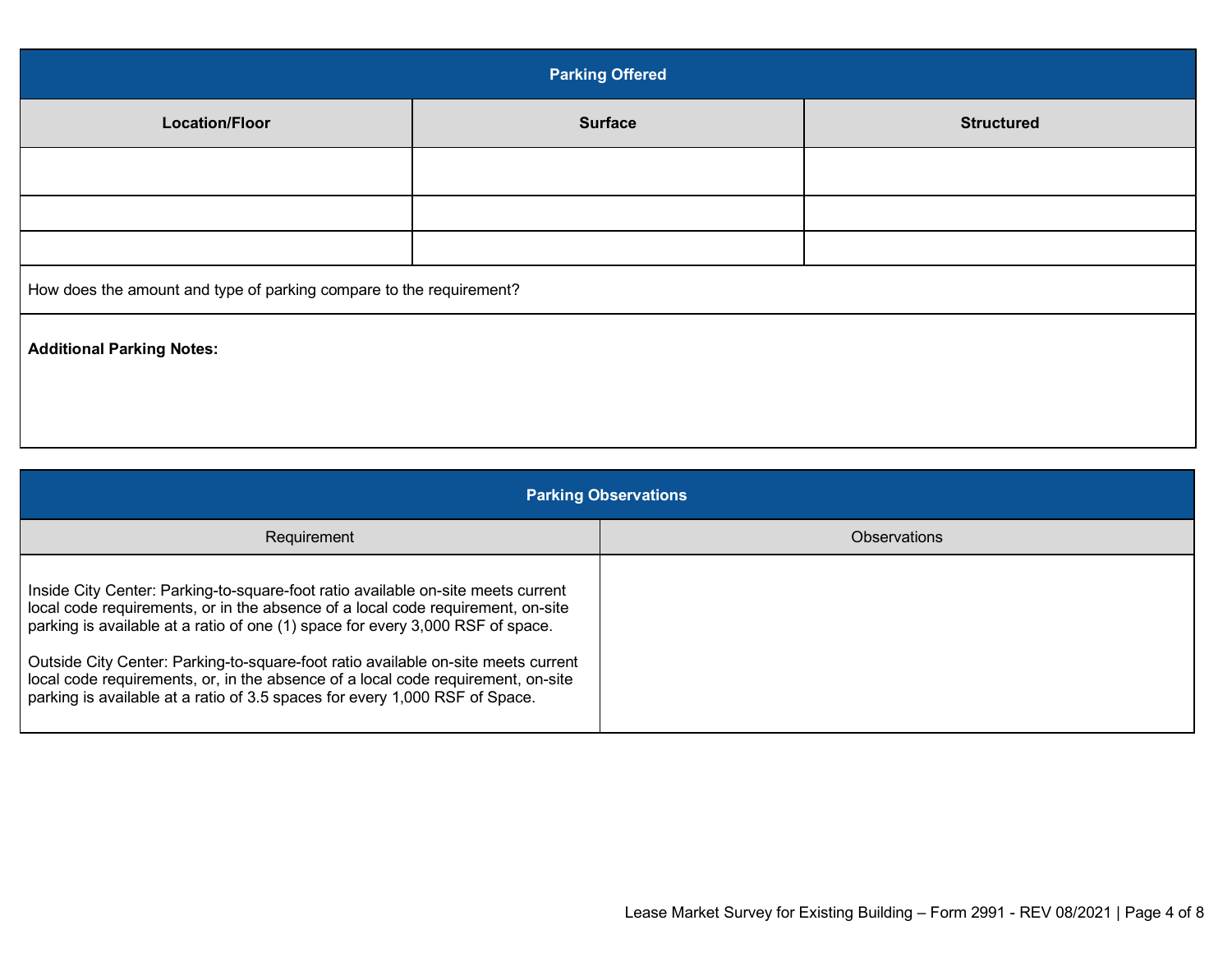| <b>Neighborhood Observations</b>                                                                                                                                                                                                                                                                                                                                                |  |  |
|---------------------------------------------------------------------------------------------------------------------------------------------------------------------------------------------------------------------------------------------------------------------------------------------------------------------------------------------------------------------------------|--|--|
| Inside City Center: Prime commercial office district with attractive, prestigious,<br>and professional surroundings with a prevalence of modern design and/or<br>tasteful rehabilitation in modern use. Streets and public sidewalks are well<br>maintained.                                                                                                                    |  |  |
| Outside City Center: Office, research, technology, or business park that is<br>modern in design with a campus-like atmosphere; or, on an attractively<br>landscaped site containing one or more modern office buildings that are<br>professional and prestigious in appearance with the surrounding development<br>well maintained and in consonance with a professional image. |  |  |

| <b>Location Walkability and Amenity Observations</b>                                                                 |  |  |
|----------------------------------------------------------------------------------------------------------------------|--|--|
| Employee and visitor entrances of the Building connected to public sidewalks by<br>continuous, accessible sidewalks. |  |  |
| <b>Amenity Notes:</b>                                                                                                |  |  |

**Public Transportation Observations**

**Public Transportation Notes:**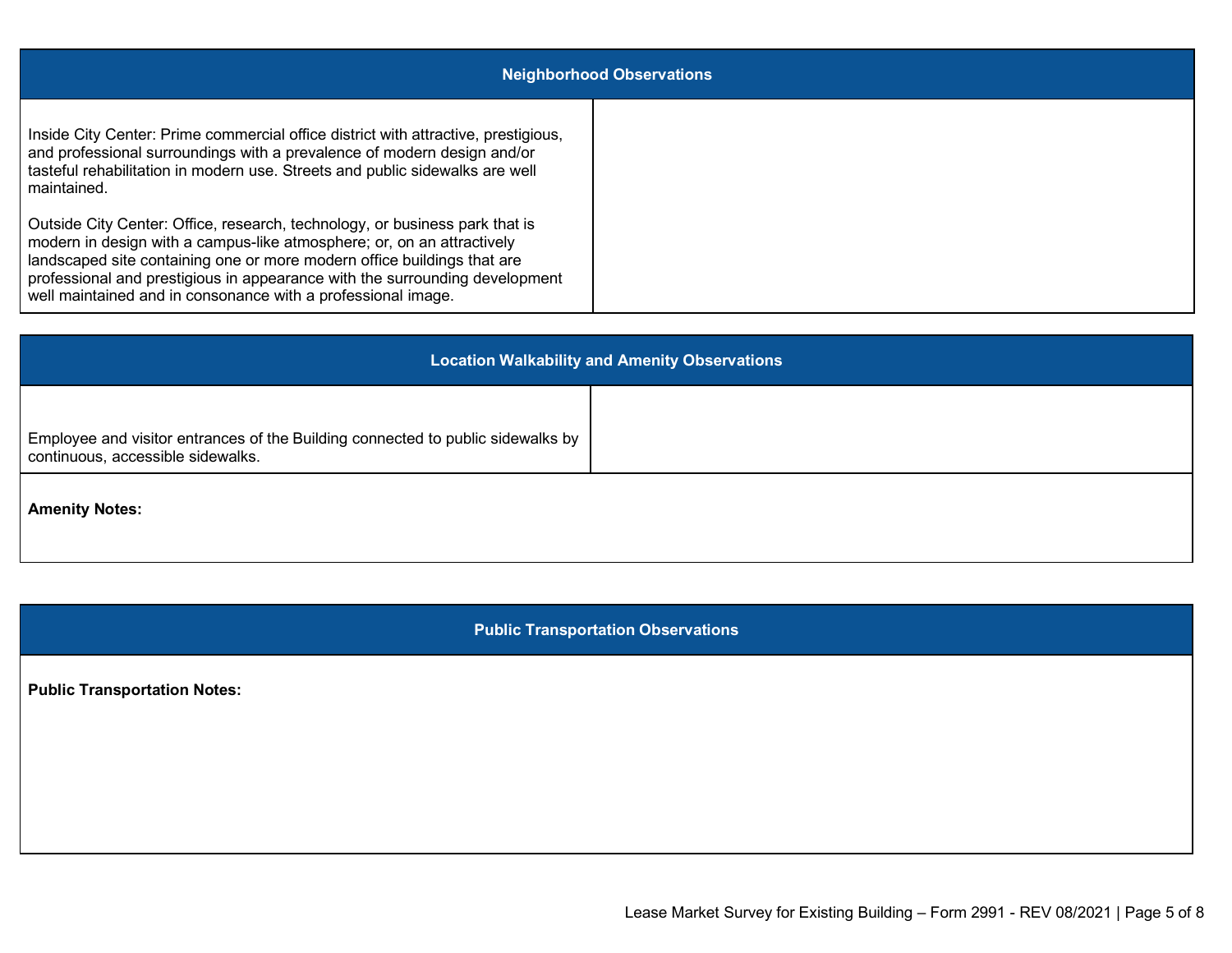| <b>Other Observations</b><br>Document whether or not the space meets or has the potential to meet the requirements for loading dock, security, etc. (as applicable). |  |  |
|----------------------------------------------------------------------------------------------------------------------------------------------------------------------|--|--|
| <b>Loading Dock</b>                                                                                                                                                  |  |  |
| <b>Security Measures</b>                                                                                                                                             |  |  |
| <b>Drinking Fountains</b>                                                                                                                                            |  |  |
| <b>Restrooms</b>                                                                                                                                                     |  |  |
| <b>Elevators</b>                                                                                                                                                     |  |  |
| <b>Architectural Barriers</b><br><b>Act Accessibility</b><br><b>Standards (ABAAS)</b>                                                                                |  |  |
| <b>Other</b>                                                                                                                                                         |  |  |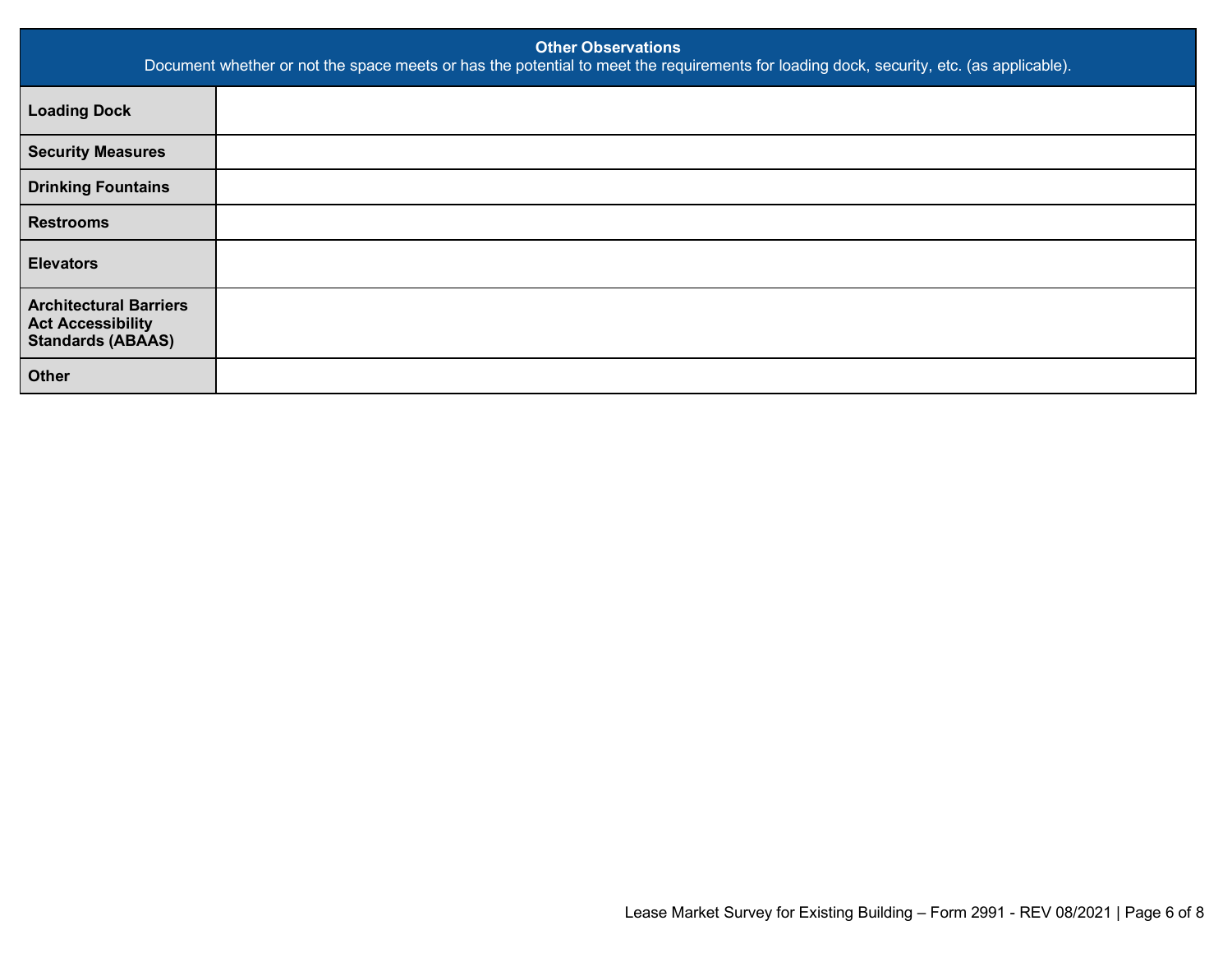| Fire Protection and Life Safety (FPLS) Observations                        |                                                                                                                                                                                                                                                                                                |  |
|----------------------------------------------------------------------------|------------------------------------------------------------------------------------------------------------------------------------------------------------------------------------------------------------------------------------------------------------------------------------------------|--|
| <b>Exit Stairs</b><br>Questions are applicable                             | Are there a minimum of two exit stairs (either enclosed or exterior exit stairs) located on each floor where the<br>offered space is located?                                                                                                                                                  |  |
|                                                                            | Is there an interlocking or scissor stair located on the floor(s) where the offered space is located?                                                                                                                                                                                          |  |
| only where offered space<br>is located above or below<br>the street floor. | Is there another enclosed or exterior exit stair other than the interlocking or scissor stair located on each floor<br>where the offered space is located?                                                                                                                                     |  |
|                                                                            | Is there a fire escape located on the floor(s) where the offered space is located?                                                                                                                                                                                                             |  |
|                                                                            | Is an automatic fire sprinkler system installed throughout the building?                                                                                                                                                                                                                       |  |
| <b>Automatic Fire</b><br><b>Sprinkler System</b>                           | Is an automatic fire sprinkler system installed throughout the offered space?                                                                                                                                                                                                                  |  |
|                                                                            | Where offered space is located below grade, is the below grade space protected throughout by an automatic<br>fire sprinkler system?                                                                                                                                                            |  |
|                                                                            | Where offered space is located on the sixth floor or higher, is the building up to the highest Government<br>occupancy protected throughout by an automatic fire sprinkler system?                                                                                                             |  |
|                                                                            | If an automatic sprinkler system is installed in the building, is the automatic fire sprinkler system being<br>maintained?                                                                                                                                                                     |  |
|                                                                            | Where offered space is located on the third floor or higher, is a fire alarm system installed in the building?<br>If the answer is "No," Offeror must submit a written commitment with their offer to correct said deficiency prior to<br>occupancy for the building to be eligible for award. |  |
| <b>Fire Alarm System</b>                                                   | If a fire alarm system is installed in the building, is the fire alarm control unit less than 25 years old?                                                                                                                                                                                    |  |
|                                                                            | If a fire alarm system is installed in the building, does the operation of the fire alarm system automatically notify<br>the local fire department, a remote station or a UL listed central station?                                                                                           |  |
|                                                                            | If a fire alarm system is installed in the building, is the fire alarm system maintained?                                                                                                                                                                                                      |  |

| <b>Agency Go/No-Go Criteria</b> |              |  |
|---------------------------------|--------------|--|
| Requirement                     | Observations |  |